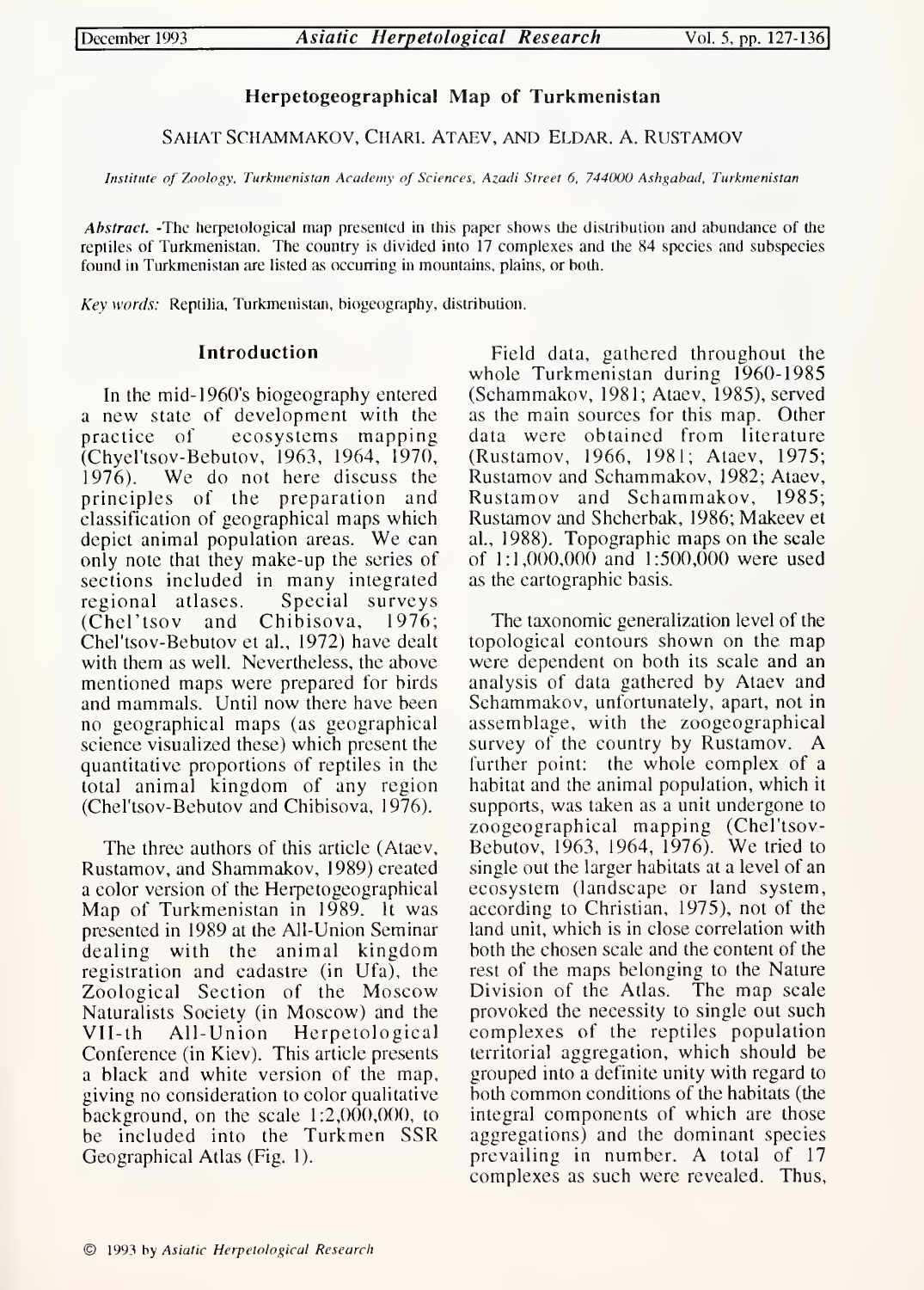the map was build up on consideration of the habitats of reptiles and their species composition and density. Any territorial differentiation not proved by distinctions in the reptile population was not, as <sup>a</sup> rule, taken into account.

The reptile fauna of the Turkmenistan regionali<br>able 1) includes 78 species (84 ground (Table 1) includes 78 species (84 subspecies) which belong to 2 orders and 14 families. The fauna consists of 3 The fauna consists of 3 species (3 subspecies) of tortoises, 47 (51)<br>lizards, and 28 (30) snakes. The lizards, and  $28$  (30) snakes. information on the reptiles species and population quantities distributed through every complex is placed in a special table that is not given in the atlas, as well as the Table 1, because of the lack of space. One needs this table because the map contours contain no concrete figures on the general density and species number of reptiles. The reptile populations are characterized only according to their appropriate abundance levels. This is quite enough for examining the general content of the map. Nevertheless, we provide herpetologists using this map with more concrete figures<br>(Table 2). Reptile distributions, their Reptile distributions, their abundance, and correlation are dependent upon habitats diversity as well as the fauna richness and specific ecologicogeographical peculiarities (Rustamov, 1966, 1981; Ataev, 1975; Rustamov and Schammakov, 1982). This, in turn, forms the physiognomy of the 17 territorial herpetological complexes.

To optimize the reptiles population characteristics, the map legend was made up of 2 parts: the table (placed at the Supplement) and the text. In addition, the insets give information on the fauna composition and contain the out-scale signs characterizing the loci of the habitats. The tables series are arranged according to the principle that permitted us to depict the territorial structure of herpetological complexes, although the map scale and content give no possibility to illustrate the morphological specification of the habitats<br>occupied by these complexes. For occupied by these complexes. example, the table-legend horizontal columns present the main groups of the territorial herpetological complexes revealed

on the basis of common ecosystems availability within the compared habitats. Those (groups) are: habitats), flood-plain valley (7), piedmont semi-desert (3), and mountain-arid (3). The vertical columns present the territorial units obtained as <sup>a</sup> result of geographical regionalization that, in our case, merely<br>ground the boundaries of the ground the boundaries of<br>herpetoeomplexes. Such units o Such units of the regionalization scheme (zoogeographical regions) within Turkmenistan include: <sup>1</sup> area, <sup>1</sup> sub-area, <sup>3</sup> provinces, 4 districts, 6 regions and 10 sections (Rustamov and Scherbak, 1986).

The text of the legend gives the reptile population characteristics for every habitat gone into either complex. In front of the latter's name there is a circle under the correspondent number, the color map has qualitative background representing the complex. The latter's name is followed by the species number and the animals total density index (individuals per ha). The text of the legend is reduced in this article as the abundance indices are brought out in the special table (see Table 2).

Further reptile population characteristics for every complex are presented with species numeration of <sup>a</sup> fixed sequence: first species which use large areas are listed, then the stenotypic ones, which are confined to individual, smaller habitats within <sup>a</sup> contour. For example, clay surface, solonchaks, construction sites, etc., which are evidently differentiated due to their decreased sizes. The species names are arranged one after another according to decreasing population number within the habitat, of which <sup>a</sup> brief description is given immediately prior to the species enumeration (see the text of the legend). The dominant species are followed by (1), the codominant ones by (2), and the minor species by (3). The dominant species are defined by us as those whose number is over 10 per hectare, codominant species from two to nine per hectare, and minor species only one per hectare.

Thus, the map shows the herpetological territorial complexes differentiated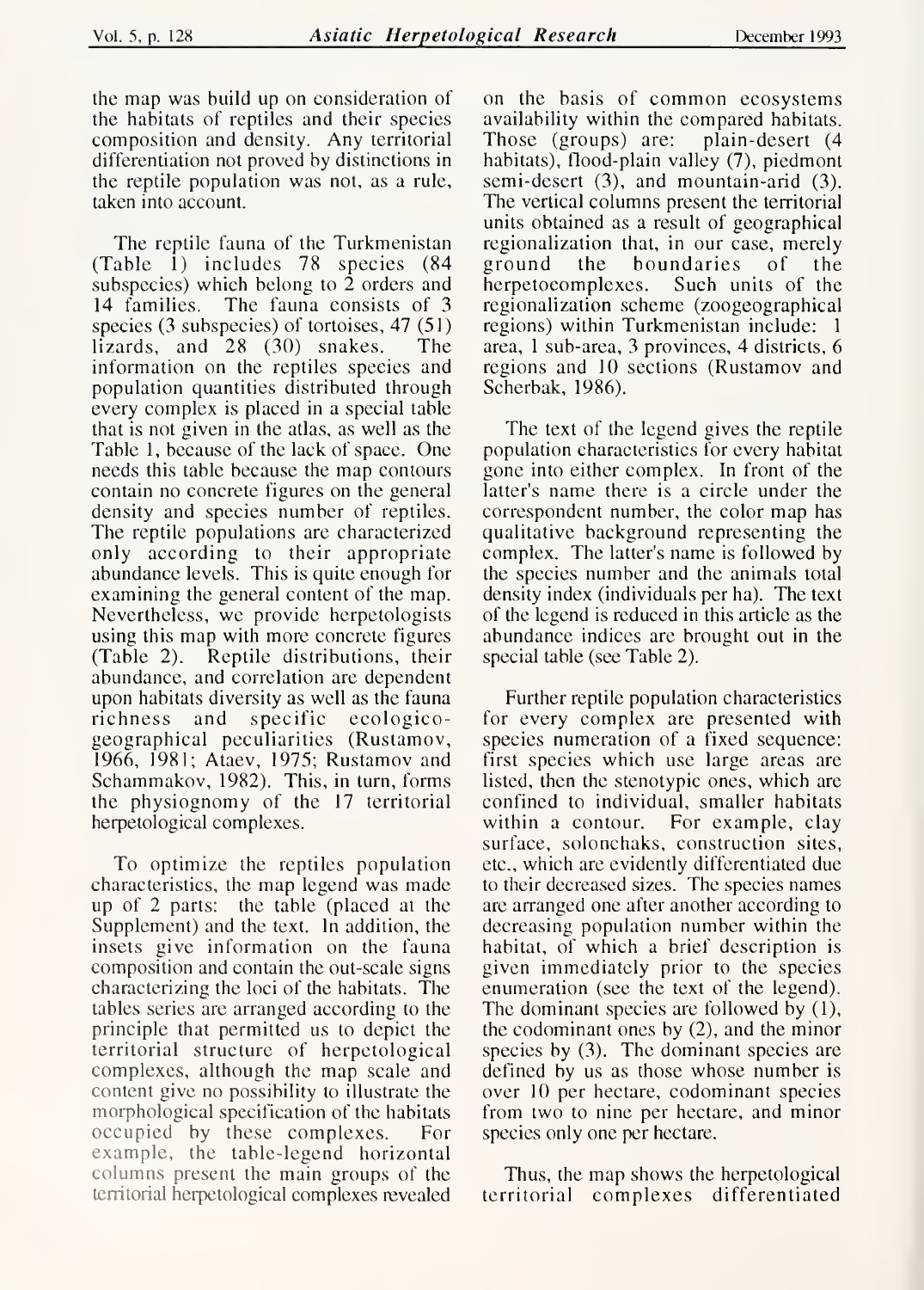according to their species composition, total abundance and dominance levels (with regard to the species number) as well as principle features of the territory's morphology and its ecosystems structure, including the pattern of soils and vegetation cover.

Mapping had proved to be the most effective means to manifest and analyze the

reptiles population richness throughout the country. The present map can serve as the data source to evaluate the actual situation with the Turkmenistan reptile resources, or to elaborate the practical measures on resource use and conservation. The map can be <sup>a</sup> help to anybody who will create new, more detailed, large-scaled herpetological maps of either Turkmenistan or any other country.

TABLE 1. Reptiles of Turkmenistan. Su- USSR Red Data Book; T- Turkman SSR Red Data Book.

|                                                           | Mountains Plains         |              | Mountains<br>& Plains    |
|-----------------------------------------------------------|--------------------------|--------------|--------------------------|
| <b>Order Testudines</b>                                   |                          |              |                          |
| <i>Emys orbicularis</i> (Linnaeus, 1758)                  |                          |              | $\ddot{}$                |
| Mauremys caspica (Gmelin, 1774)                           |                          |              | $+$                      |
| Agrionemys horsfieldi (Gray, 1844)                        |                          |              | $\ddag$                  |
| Order Squamata                                            |                          |              |                          |
| Suborder Sauria                                           |                          |              |                          |
| Phrynocephalus helioscopus helioscopus Pallas, 1771       |                          | $\mathrm{+}$ |                          |
| P. interscapularis Liehtenstein, 1858                     |                          | $\div$       |                          |
| P. maculatus Anderson, 1872 (Su, T)                       |                          | $\,{}^+$     |                          |
| P. mystaceus mystaceus Pallas, 1776                       |                          | $\pm$        |                          |
| P. raddei raddei Boettger, 1888                           |                          | $\bm{+}$     |                          |
| P. r. boettgeri Bedriaga, 1905                            |                          | $\pmb{+}$    |                          |
| P. reticulatus reticulatus Eichwald, 1831                 |                          | $\pm$        |                          |
| P. r. bannikovi Darevsky, Rustamov et Schammakov, 1976    |                          |              | $\div$                   |
| P. rossikowi rossikowi Nikolsky, 1899(Su, T)              |                          | $\pmb{+}$    |                          |
| P. r. schammakowi Szezerbak et Golubev 1979, (Su, T)      |                          | $\pmb{+}$    |                          |
| Stellio caucasius caucasius                               | $\bm{+}$                 |              |                          |
| Stellio c. triannulatus Ananjeva et Ataev, 1984           |                          |              | $\mathrm{+}$             |
| S. chernovi (Ananjeva, Peters et Rzepakovsky, 1981)       | $\pm$                    |              | $\overline{a}$           |
| S. erythrogaster Nikolsky, 1896                           | $\,{}^+$                 |              | ٠                        |
| S. lehmanni Strauch, 1896                                 | $\ddot{}$                |              |                          |
| Trapelus sanguinolentus aralensis (Lichtenstein, 1823)    |                          |              | $^{+}$                   |
| <i>Pseudopus apodus apodus Pallas, 1775</i>               | $\mathrm{+}$             |              |                          |
| Alsophylax laevis Nikolsky, 1907 (Su, T)                  |                          | $\mathrm{+}$ |                          |
| A. loricatus szczerbaki Golubev et Sattorov, 1979 (Su, T) | $\qquad \qquad -$        | $\,{}^+$     |                          |
| A. <i>pipiens</i> (Pallas, 1814) $(T)$                    |                          | $\,{}^+$     |                          |
| Bunopus tuberculatus Blanford, 1874 (Su, T)               | $^+$                     |              |                          |
| Crossobamon eversmanni (Wiegmann, 1834)                   |                          | $^+$         | $\overline{\phantom{0}}$ |
| Cyrtopodion caspius caspius Eiehwald, 1831                |                          |              | $\pmb{+}$                |
| C. fedtschenkoi (Strauch, 1887)                           | $\pm$                    |              | $\overline{\phantom{0}}$ |
| C. longipes microlepis Lantz, 1918 (Su, T)                | $^{+}$                   |              |                          |
| C. russowi (Strauch, 1887)                                |                          |              |                          |
| C. spinicauda (Strauch, 1887) (Su, T)                     | $\mathrm{+}$             |              |                          |
| C. turcmenicus (Szezerbak, 1978) (Su, T)                  | $\bm{+}$                 |              |                          |
| Eublepharis turcmenicus Darevsky, 1977 (Su, T)            | $\ddot{}$                |              |                          |
| Teratoscincus scincus scincus Schlegel, 1858              | $\overline{\phantom{m}}$ | $\bm{+}$     | $\overline{\phantom{0}}$ |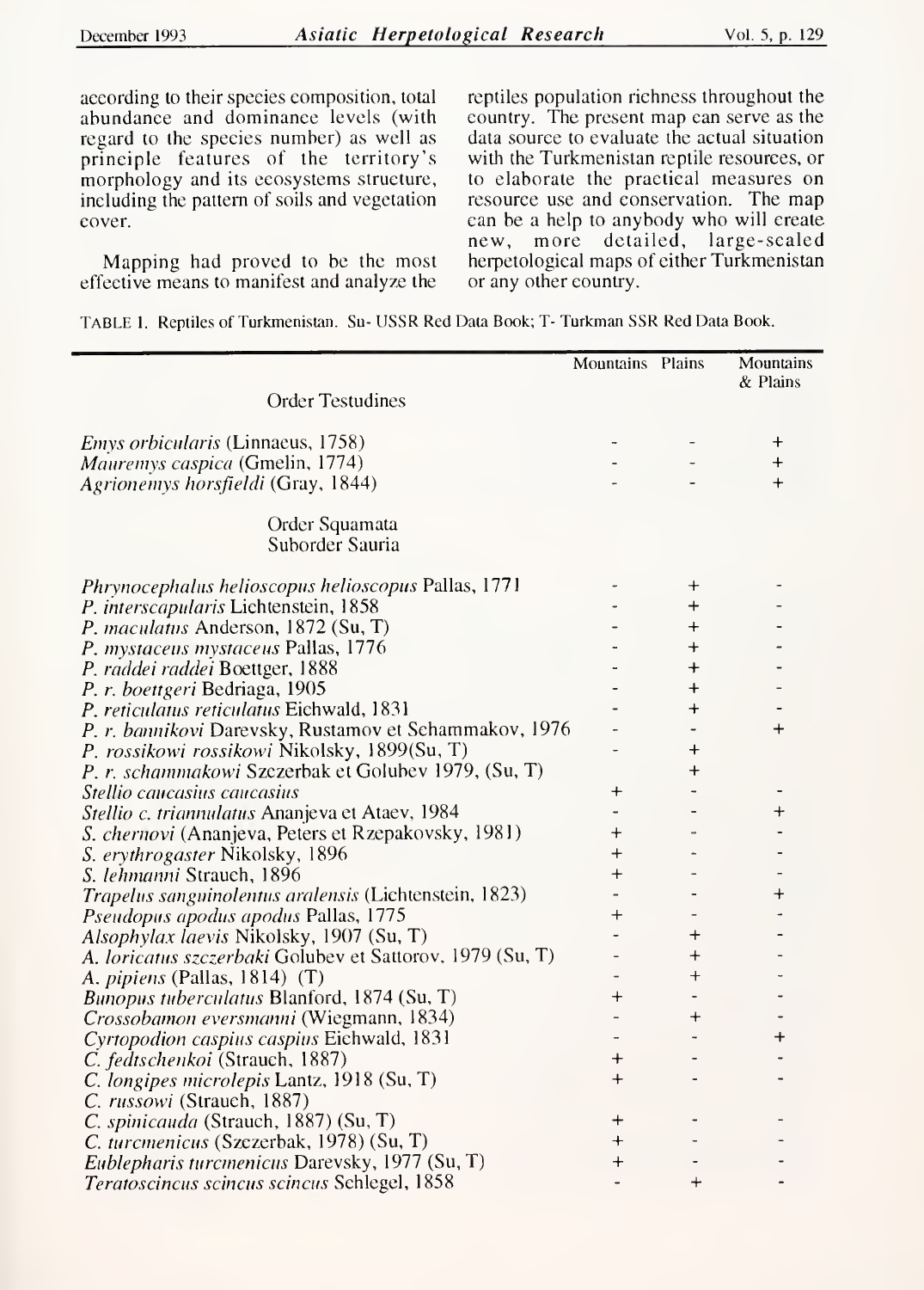| Eremias arguta uzbekistanica Chernov, 1934 (T)              |           | $\bm{+}$     |                          |
|-------------------------------------------------------------|-----------|--------------|--------------------------|
| E. grammica (Lichtenstein, 1823)                            |           | $\div$       |                          |
| <i>E. intermedia</i> (Strauch, 1876)                        |           | $\mathrm{+}$ |                          |
| <i>E. lineolata</i> (Nikolsky, 1896)                        |           | $\mathrm{+}$ |                          |
| E. nigrocellata Nikolsky, 1896 (T)                          |           | $\mathrm{+}$ |                          |
| E. persica Blanford, 1874                                   |           |              | $\mathrm{+}$             |
| E. regeli Bedriaga, 1905 (T)                                |           |              | $\bm{+}$                 |
| E. scripta scripta Strauch, 1867                            |           | $\mathrm{+}$ |                          |
| E. strauchi kopetdaghica Szczerbak, 1971                    | $\bm{+}$  |              |                          |
| E. velox velox Pallas, 1771                                 |           |              |                          |
|                                                             |           |              | $\bm{+}$                 |
| Lacerta raddei raddei Boettger, 1892 (T)                    | $\bm{+}$  |              |                          |
| L. strigata Eichwald, 1831                                  |           |              | $\ddot{}$                |
| Mesalina guttulata wotsonana Stoliczka, 1872                |           | $\bm{+}$     |                          |
| Ablepharus deserti Strauch, 1868                            |           | $\,{}^+$     |                          |
| A. <i>pannonicus</i> (Lichtenstein, 1823)                   |           |              | $^{+}$                   |
| Chalcides ocellatus ocellatus Forskal, 1775 (Su, T)         | $\ddot{}$ |              |                          |
| Eumeces schneideri princeps Eichwald, 1839                  |           |              | $^{+}$                   |
| E. taeniolatus taeniolatus Blyth, 1854                      |           |              | $^{+}$                   |
| Mabuya aurata septentaeniata Reuss, 1834                    |           |              | $\ddot{}$                |
| <i>Ophiomorus chernovi</i> Anderson et Leviton 1966 (Su, T) | $\ddot{}$ |              |                          |
| Varanus griseus caspius Eichwald, 1831 (Su, T)              |           |              | $^{+}$                   |
|                                                             |           |              |                          |
| <b>Suborder Serpentes</b>                                   |           |              |                          |
| <i>Eryx elegans</i> (Gray, 1849) (Su, T)                    | $^{+}$    |              |                          |
| E. miliaris miliaris Pallas, 1773                           |           | $\ddot{}$    |                          |
| E. tataricus specious Tsarevsky, 1915 (T)                   | $\pm$     |              |                          |
| Boiga trigonatum melanocephalia Annandale, 1904 (Su, T)     |           |              | $\, +$                   |
| Coluber caspius Gmelin, 1789 (T)                            |           |              | $\ddot{}$                |
|                                                             |           |              |                          |
| C. karelini karelini Brandt, 1838                           |           | $\mathrm{+}$ |                          |
| C. najadum najadum Eichwald, 1831 (T)                       | $\ddag$   |              |                          |
| <i>C. ravergieri</i> Menetries, 1832                        |           |              | $^+$                     |
| <i>C. rhodorhachis rhodorhachis</i> (Jan, 1865)             |           |              | $\div$                   |
| C. r. ladacensis (Anderson, 1871)                           |           |              | $\div$                   |
| <i>Eirenis medus</i> (Gernov, 1949)                         | $\,{}^+$  |              |                          |
| <i>Elaphe dione</i> (Pallas, 1773)                          |           | $\div$       |                          |
| $E.$ quatuorlineata sauromates Pallas, 1814 (T)             |           | $\,{}^+$     | $\overline{\phantom{a}}$ |
| Lycodon striatus bicolor Nikolsky, 1903 (Su, T)             | $^{+}$    |              |                          |
| Lythorhynchus ridgewayi Boulenger, 1887 (Su, T)             |           |              | $\bm{+}$                 |
| <i>Natrix natrix persa Pallas, 1814</i>                     |           | $\,{}^+$     |                          |
| <i>N. tessellata</i> (Laurenti, 1768)                       |           |              | ┿                        |
| Oligodon taeniolatus (Jordan, 1853) (Su, T)                 | +         |              |                          |
| <i>Psammophis lineolatum</i> (Brandt, 1838)                 |           | ┿            |                          |
| P. schokari schokari Forskal, 1775                          | ۰         |              |                          |
| Pseudocyclophis persicus persicus Anderson, 1872            | +         |              |                          |
| Ptyas mucosus nigricans Cernov, 1949 (Su, T)                |           |              | ┿                        |
| <i>Spalerosophis diadema schiraziana Jan, 1865</i>          |           |              | $\pmb{+}$                |
| <i>Telescopus rhynopoma</i> (Blanford, 1874) (Su, T)        | ┿         |              |                          |
| <i>Agkistrodon halys caraganus Eichwald, 1831 (T)</i>       |           | +            |                          |
| A. h. caucasicus Nikolsky, 1916 (T)                         | ╋         |              |                          |
| <i>Naja oxiana</i> (Eichwald, 1831) (Su, T)                 |           |              | ╈                        |
| Typhlops vermicularis Merrem, 1820                          | ٠         |              |                          |
| Echis multisquamatus Cherlin, 1981                          |           |              |                          |
|                                                             |           |              | $\pmb{+}$                |
| Vipera lebetina turanica Cernov, 1940                       |           |              | $\ddot{}$                |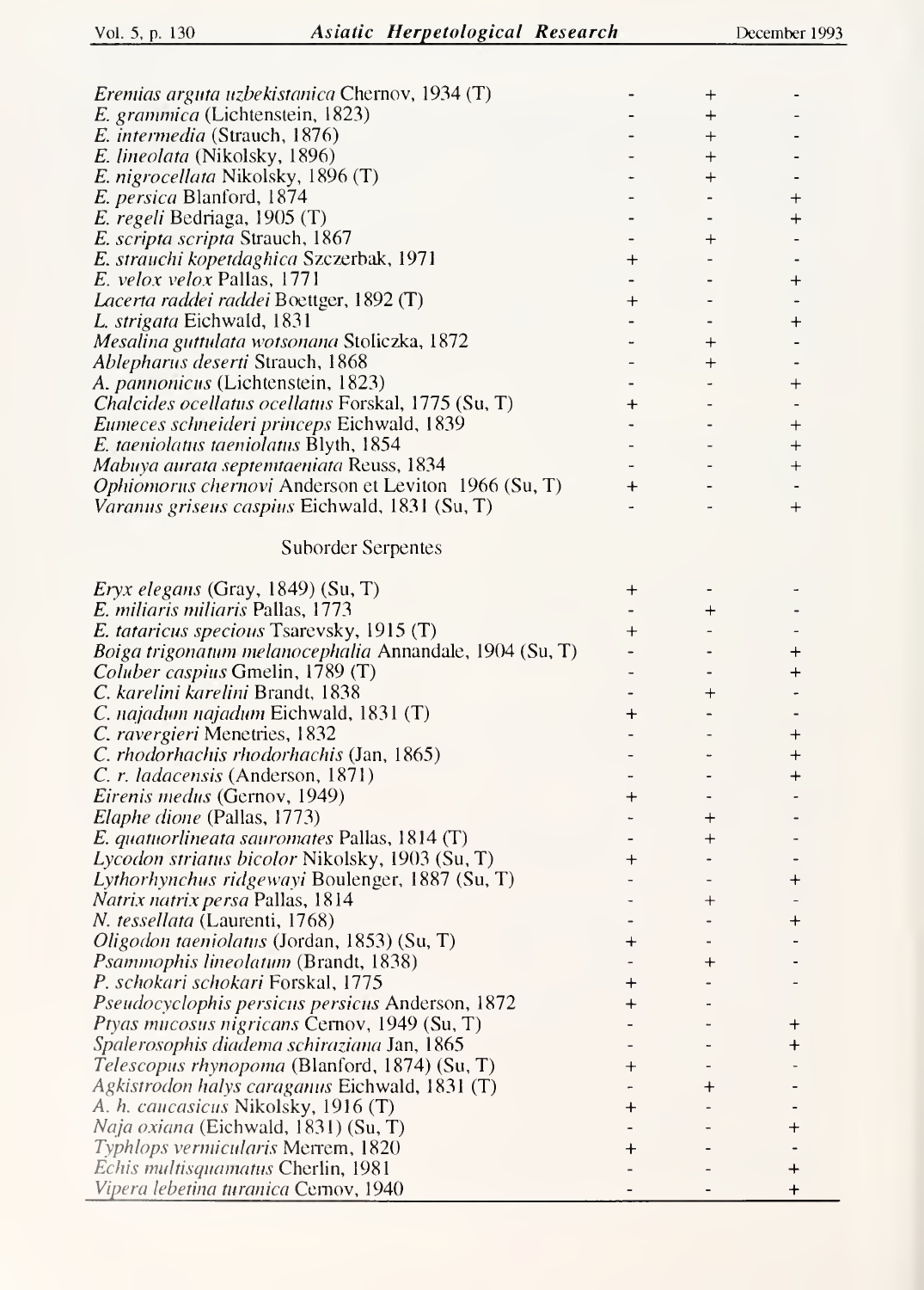| Systematic groups and abundance     |      | Testudines |      |    | Sauria     |            | Serpentes      |      |    | Total          |  |
|-------------------------------------|------|------------|------|----|------------|------------|----------------|------|----|----------------|--|
| Complexes                           | $1*$ | $2*$       | $\%$ |    | 2          | $\%$       | $\overline{2}$ | $\%$ |    | $\overline{2}$ |  |
| 1. South-Ustjurt                    |      | 3.7        | 2.4  | 17 | 141.4      | 0<br>92.8  | 7.3            | 4.8  | 27 | 151.5          |  |
| 2. Caspian                          |      | 3.6        | 3.3  | 16 | 95.0       | 84.8<br>13 | 13.2           | 11.8 | 30 | 111.8          |  |
| Karakum<br>3.                       |      | 3.7        | 2.2  | 23 | 155.0      | 89.5<br>10 | 14.4           | 8.3  | 34 | 173.1          |  |
| Sundukli                            |      | 3.8        | 3.2  | 17 | 106.9      | 90.6       | 7.3            | 6.2  | 25 | 118.0          |  |
| Sarykamysh<br>5.                    |      | 3.7        | 3.1  | 14 | 104.1      | 88.0<br>7  | 10.5           | 8.9  | 22 | 120.3          |  |
| 6. Uzboi                            | 2    | 7.8        | 6.9  | 16 | 92.7       | 81.9<br>7  | 8.0            | 11.2 | 26 | 107.5          |  |
| 7. Atrek-Sumbar                     | 3    | 7.9        | 8.4  | 12 | 65.5       | 69.6<br>10 | 20.5           | 22.0 | 25 | 93.9           |  |
| 8. Tedzhen-Haushan                  |      | 3.4        | 3.2  | 16 | 99.6       | 84.6<br>12 | 14.4           | 12.2 | 29 | 117.4          |  |
| 9. Murgab                           |      | 3.5        | 2.2  | 16 | 153.0      | 88.3<br>12 | 14.5           | 9.5  | 29 | 171.0          |  |
| 10. Amu-Darya                       |      | 3.3        | 2.0  | 19 | 172.7      | 90.5<br>13 | 14.2           | 7.5  | 33 | 190.2          |  |
| 11. Kopetdag piedmont-anthropogenic |      | 3.9        | 7.4  | 6  | 35.5       | 72.6<br>8  | 10.5           | 20.0 | 15 | 49.9           |  |
| 12. Kopetdag piedmont               |      | 3.6        | 2.3  | 19 | 148.2 93.1 | 10         | 7.3            | 4.6  | 30 | 159.1          |  |
| 13. Kugitang piedmont               |      | 3.8        | 3.8  | 16 | 86.7       | 88.8<br>8  | 7.3            | 7.4  | 25 | 97.8           |  |
| 14. Badghyz-Karabil                 |      | 11.5       | 27.2 | 18 | 27.4       | 59.2<br>12 | 3.8            | 13.6 | 31 | 42.7           |  |
| 15. Balkhan                         |      | 1.2        | 4.4  | 6  | 21.2       | 89.0<br>4  | 1.5            | 6.6  | 11 | 23.9           |  |
| 16. Kopetdag mountain               | 3    | 9.1        | 11.3 | 16 | 58.6       | 18<br>81.5 | 5.2            | 7.2  | 37 | 71.9           |  |
| 17. Kugitang mountain               |      | 1.3        | 4.8  | 9  | 22.6       | 10<br>83.4 | 3.2            | 11.8 | 20 | 27.1           |  |





FIG. 1. Herpetological map of Turkmenistan. The species composition of various habitats within each of the 17 complexes is listed below. We define dominant species (1) as those that number over 10 per hectare, co-dominant species (2) as those that number from 2-9 per hectare, and minor species (3) as those that number one or less per hectare.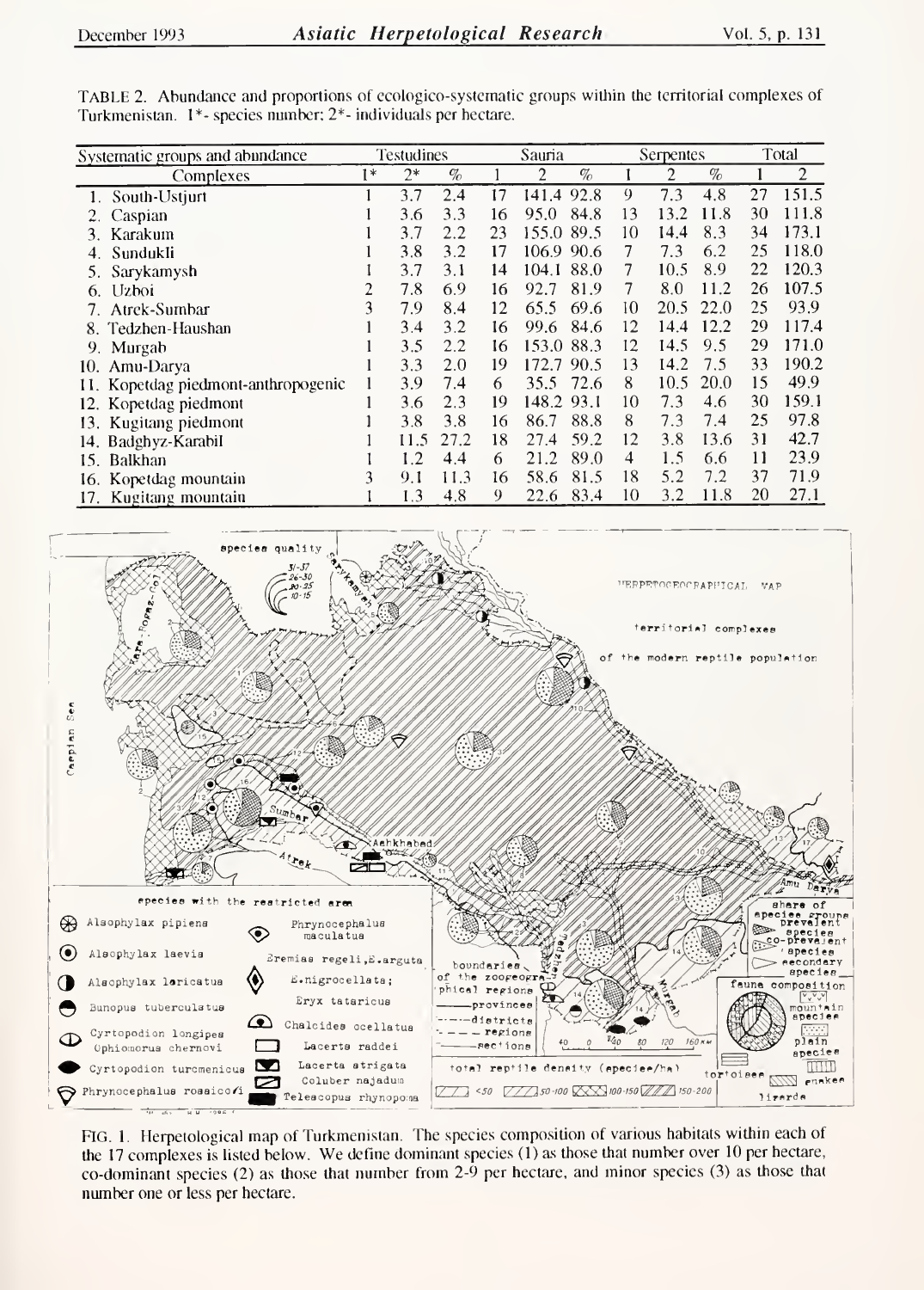# 1. South-Ustjurt Complex

Various types of northwestern Turkmenistan deserts—Cyrtopodion caspius (1), Eremias intermedia (2), Trapelus sanguinolenta (2), Agrionemys horsfieldi (2), Eryx miliaris (2), Psammophis lineolatum (2), Coluber karelini (3), Spalerosophis diadema (3). Clay, crushed-stone and solonchak habitats— Phrynocephalus helioscopus (2). Sandy and clay—Varanus griseus (3), Naja oxiana (3), Boiga trigonatum (3), Agkistrodon halys (3). Clay—Cyrtopodion russowi (2). Sandy—Phrynocephalus interscapularis (1), Teratoscincus scincus (1), Crossobamon eversmanni (2), Eremias grammica (2), Eremias scripta (2), Phrynocephalus mystaceus (2).

## 2. Caspian Complex

Various types of eastern Caspian deserts—Cyrtopodion caspius(2), Eryx miliaris (2), Coluber karelini (3), Eremias intermedia (2), Eremias velox (2), Trapelus sanguinolentus (2), Agrionemys horsfieldi (2), Echis multisquamatus (2), Psammophis lineolatum (2), Echis multisquamatus (2), Sandy, clay and solonchak habitats—Eremias lineolata (2). Clay, crushed stone and solonchak—Phrynocephalus helioscopus (2). Sandy, clay and construction sites—Eumeces schneideri (2), Coluber rhodorhachis (3), Varanus griseus (3), Naja oxiana (3), Boiga trigonatum (3). Sandy and clay—Agkistrodon halys (3). Sandy and crushed stone— *Phrynocephalus reticulatus* (1). Sandy and on construction sites—*Coluber ravergieri* (3). Clay and on construction sites—Mabuya aurata (2). Sandy—Phrynocephalus interscapularis (1), Teratoscincus scincus (1), Crossobamon eversmanni (3), Eremias grammica (3), Eremias scripta (3), Phrynocephalus mystaceus (3). Clay—Elaphe quatuorlineata (3). Solonchak—Lythorhynchus ridgewayi (3). By water bodies—Natrix tessellata (3).

## 3. Karakum Complex

Various types of Karakum deserts—Cyrtopodion russowi (2), Cyrtopodion caspius (2), Agrionemys horsfieldi (2),Eryx miliaris (2),Coluber karelini (3), Eremias grammica (2),Trapelus sanguinolentus (2), Psammophis lineolatum (2), Eremias velox (2), Echis multisquamatus (2), Echis multisquamatus (2), Spalerosophis diadema (3). Sandy, clay and solonchak habitats—Phrynocephalus raddei (2), Eremias grammica (2). Clay, crushed stone and solonchak—*Phrynocephalus helioscopus* (2). Sandy, clay and on construction sites—Eumeces schneideri (2), Coluber rhodorhachis (3), Varanus griseus (3), Naja oxiana (3), Boiga trigonatum (3). Sandy, less common crushed stone—Phrynocephalus reticulatus (1). Sandy, clay, less common crushed stone—Mesalina guttulata (2). Sandy and on construction sites—Coluber ravergieri (3). Clay and crushed stone—Lythorhynchus ridgewayi (3). Clay and on construction sites—Mabuya aurata (2). Sandy—Phiynocephalus interscapularis (I), Teratoscincus scincus (1), Crossobamon eversmanni (2), Eremias grammica (2), Eremias scripta (2), Phrynocephalus mystaceus (2), Vipera lebetina (2).

## 4. Sundukli Complex

Various types of Sundukli massif deserts—Cyrtopodion caspius (I), Eremias intermedia (2),Trapelus sanguinolentus (2),Agrionemys horsfieldi (2),Eryx miliaris (2), Psammophis lineolatum (2),Coluber karelini (3), Spalerosophis diadem (3). Sandy, clay and solonchak habitats—Phrynocephalus raddei (2), Eremias lineolata (2),Eremias velox (2),Cyrtopodion russowi (2),Echis multisquamatus (2). Clay, crushed-stone and solonchak)—*Phrynocephalus helioscopus* (2). Sandy and clay—*Varanus griseus* (3),Naja oxiana (3), Boiga trigonatum(3). Sandy—Phrynocephalus interscapularis (1), Teratoscincus scincus (1), Crossobamon eversmanni (2), Eremias grammica (2), Eremias scripta (2), Phrynocephalus mystaceus (2). Crushed stone—Cyrtopodion fedtschenkoi (2).

# 5. Sarykamysh Complex

Various habitats of the Sarykamysh Depression—Coluber karelini (3), Eremias velox (2), Trapelus sanguinolentus (2), Agrionemys horsfieldi (2), Cyrtopodion caspius (2), Psammophis lineolatum (2), Eryx  $miliaris$  (2), Spalerosophis diadema (3), Varanus griseus(3). Sandy, clay and solonchak habitats—Eremias grammica (2). Sandy, clay, solonchak and on construction sites—Cyrtopodion russowi (2). Clay, crushedstone and solonchak—Phrynocephalus helioscopus (2). Sandy, clay and solonchak—Eremias lineolata (2). Sandy, clay and on irrigated lands)—Agkistrodon halys (3). Sandy—Phrynocephalus interscapularis (1), Teratoscincus scincus (1), Crossobamon eversmanni (2), Eremias grammica (2), Phrynocephalus mystaceus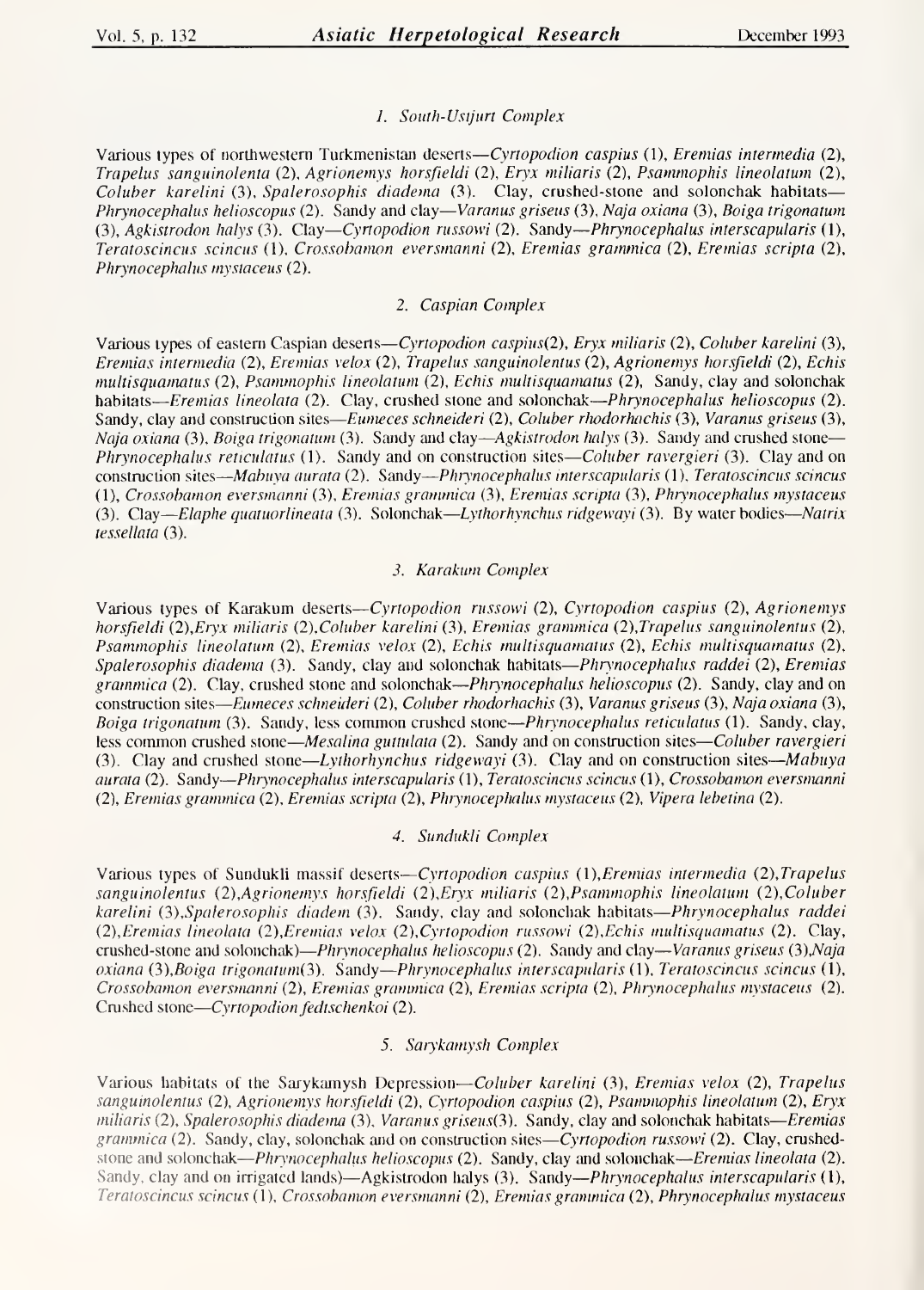(2). Solonchak habitats, along collectors and canals, in settlements—Elaphe dione (3). On irrigated lands and water bodies-Natrix tessellata (2).

## 6. Uzboi Complex

Various habitats of Western Uzboi Valley—Coluber karelini (3), Cyrtopodion caspius (2), Agrionemys horsfieldi (2), Trapelus sanguinolentus (2), Eremias velox (2), Echis multisquamatus (2), Eryx miliaris (2), Psammophis lineolatum (2), Spalerosophis diadema (3), Coluber rhodorhachis (3), Varanus griseus (3), Naja  $oxiana(3)$ . Sandy, clay, solonchak and on construction sites—Cyrtopodion russowi (2). Sandy, clay, solonchak and crushed-stone—Eremias intermedia (2). Flood-plain, clay and on construction sites— Mabuya aurata (2). Clay, crushed-stone and solonchak—*Phrynocephalus helioscopus* (2). Sandy, clay and solonchak—Phrynocephalus raddei (2), Eremias lineolata (2). Flood plain—Emys orbicularis (2). Sandy— Phrynocephalus interscapularis (1), Teratoscincus scincus (1), Crossobamon eversmanni (2), Eremias scripta (2), Eremias grammica (2), Phrynocephalus mystaceus (2).

#### 7. Atrek-Sumbar Complex

Various habitats of Atrek and Lower Sumbar valleys—Trapelus sanguinolentus (2), Eremias velox (2) Agrionemys horsfieldi (2), Echis multisquamatus (2), Eumeces schneideri (2), Cyrtopodion caspius (2), Coluber karelini (3), Elaphe dione (3), Varanus griseus (3),Psammophis lineolatum (2), Spalerosophis diadema (3), Boiga trigonatum (3). Flood plains and irrigated lands—Natrix natrix (2), Natrix tessellata (2), Ablepharus pannonicus (2), Coluber caspius (3). Sandy, clay, crushed stone, and solonchak habitats— Eremias intermedia (2), Eryx miliaris (2). Clay, crushed-stone and solonchak—Phrynocephalus raddei (2). Clay, crushed-stone and solonchak—Phrynocephalus helioscopus (2). By water bodies—Emys orbicularis (2), Mauremys caspica (2). Sandy—Teratoscincus scincus (1), Crossobamon eversmanni (2).

#### 8, Tedzhen-Hauzkhan Complex

Various habitats of Tedzhen Valley and Hauzkhan Massif—Eremias velox (2), Natrix tessellata (2), Trapelus sanguinolentus (2), Agrionemys horsfieldi (2), Echis multisquamatus (2), Eumeces schneideri (2), Mabuya aurata (2), Coluber karelini (3), Coluber rhodorhachis (3), Naja oxiana (3), Varanus griseus (3), Coluber ravergieri (3), Cyrtopodion caspius (2), Psammophis lineolatum (2), Boiga trigonatum (3), Vipera lebetina (2), Eumeces taeniolatus (3), Spalerosophis diadema (3), Eryx miliaris (2), Eremias intermedia (2). Sandy, clay and solonchak habitats—Phrynocephalus raddei (2), Eremias lineolata (2). Clay, crushed-stone and solonchak—*Phrynocephalus helioscopus* (2). Sandy and clay—*Mesalina guttulata* (3). Sandy— Phrynocephalus interscapularis(l), Phrynocephalus mystaceus (2), Eremias grammica (2). Clay— Lytorhynchus ridgewayi(3).

## 9. Murgab Complex

Various habitats of the Murgab Valley—Eremias velox (2), Trapelus sanguinolentus (2), Agrionemys horsfieldi (2), Cyrtopodion caspius (2), Echis multisquamatus (2), Eumeces schneideri (2), Psammophis lineolatum (2), Vipera lebetina (2), Mabuya aurata (2), Coluber karelini (3), Coluber rhodorhachis (3), Varanus griseus (3), Naja oxiana (3), Spalerosophis diadema (3), Ptyas mucosus (3), Boiga trigonatum (3). On flood-plains and irrigated lands—Ablepharus deserti (1), Ablepharus pannonicus (2), Natrix tessellata (2), Eumeces taeniolatus (3). Sandy, clay, crushed-stone and solonchak habitats—Eremias intermedia (2), Eryx miliaris (2). Sandy, clay, solonchak habitats and on construction sites—Cyrtopodion russowi (2). Sandy, clay and solonchak habitats—Phrynocephalus raddei (2), Eremias lineolata (2). Sandy— Phrynocephalus interscapularis (1), Teratoscincus scincus (I), Crossobamon eversmanni (2). Clay— Lythorhynchus ridgewayi (3).

#### 10. Amu Darya Complex

Various habitats of the Amu Darya Valley—Ablepharus deserti (1), Eremias velox (2), Natrix tessellata (2), Trapelus sanguinolentus (2), Agrionemys horsfieldi (2), Cyrtopodion caspius (2), Echis multisquamatus (2), Psammophis lineolatum (2), V/pera lebetina (2), Eumeces schneideri (2), Mabuya aurata (2), Coluber karelini (3), Spalerosophis diadema (3), Varanus griseus (3), Naja oxiana (3), Coluber ravergieri, (3), Elaphe dione (3), Boiga trigonatum (3) Agkistrodon halys (3), Eumeces taeniolatus (3). Sandy, clay, crushed-stone and solonchak habitats—*Eryx miliaris* (2), *Eremias grammica* (2). Clay, crushed stone and solonchak—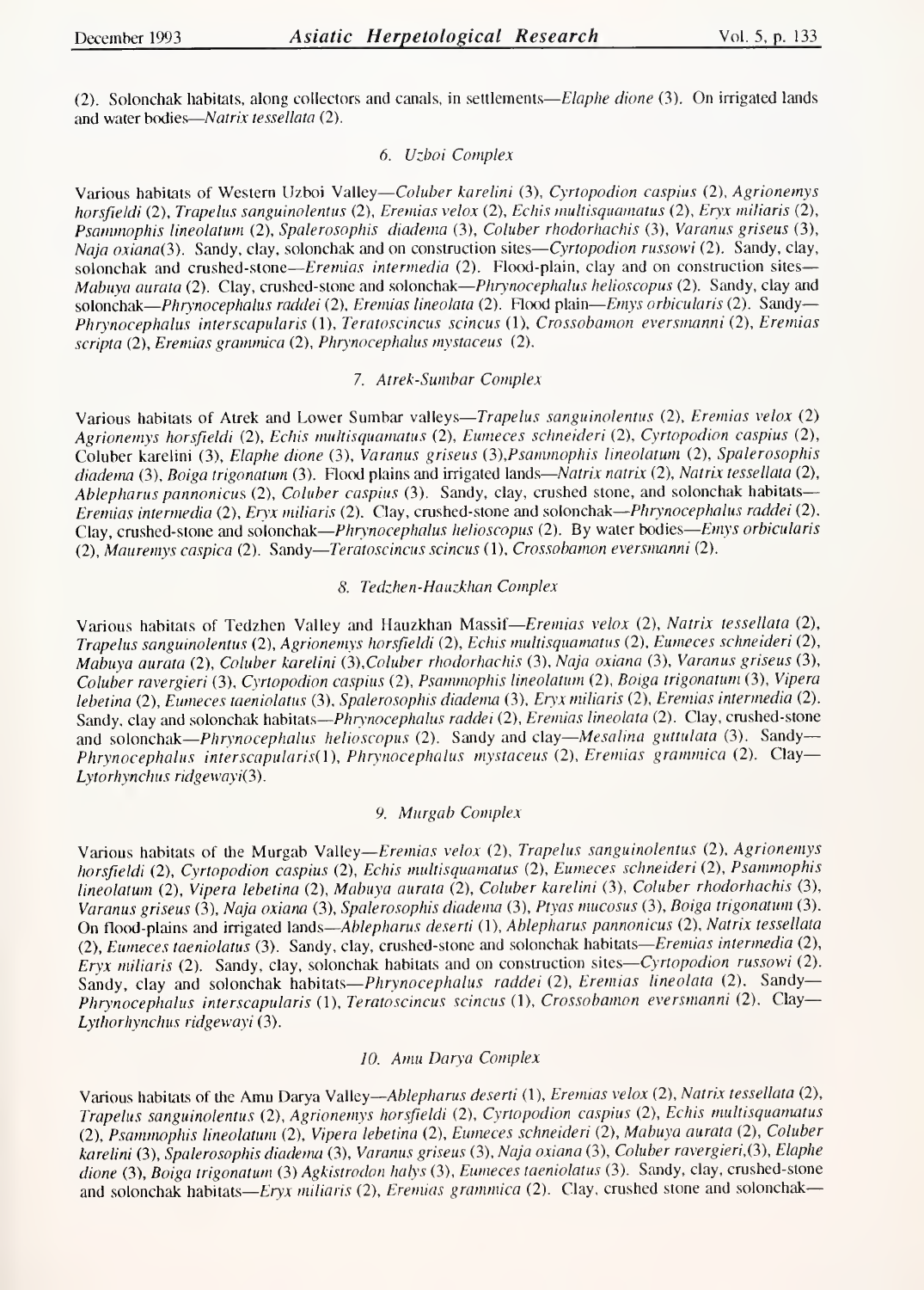Phrynocephalus helioscopus (2). Sandy, clay and crushed stone—Phrynocephalus raddei(2), Eremias  $lineolata(2)$ . Sandy and crushed stone—*Phrynocephalus reticulatus*(1). Clay and crushed stone— Lythorhynchus ridgewayi (3). Construction sites—Cyrtopodion fedtschenkoi (2).

## 77. Kopetdag Piedmont Anthropogenic Complex

Various habitats of Kopetdag piedmont oases—Mabuya aurata (1), Cyrtopodion caspius (1), Eremias velox (2), Natrix tessellata (2), Trapelus sanguinolentus (2), Agrionemys horsfieldi (2), Coluber rhodorhachis (3), Coluber ravergieri.(3), Naja oxiana (3). In flood-plains of shallow rivers and on construction sites—Eryx miliaris (2), Echis multisquamatus (2), Spalerosophis diadema (3). On flood plains—Eremias lineolata (2), Lythorhynchus ridgewayi (3).

## 12. Kopetdag Piedmont Complex

Various habitats of the Kopetdag piedmont plain—Cyrtopodion caspius (1), Phrynocephalus raddei (2), Phrynocephalus helioscopus (2), Eremias intermedia (2), Eremias lineolata (2), Eremias velox (2), Cyrtopodion russowi (2), Trapelus sanguinolentus (2), Agrionemys horsfieldi (2), Eryx miliaris (2), Echis multisquamatus (2), Psammophis lineolatum (2), Coluber karelini (3), Spalerosophis diadema (3), Varanus griseus (3), Naja oxiana (3). Clay and crushed-stone habitats—Mabuya aurata (1), Lythorhynchus ridgewayi (3). Sandy and clay—Mesalina guttulata (2), Boiga trigonatum (3). Clay—Pseudocyclophis persicus (3), Eirenis medus (3). Sandy—Phrynocephalus interscapularis (1), Teratoscincus scincus (1), Crossobamon eversmanni (2), Eremias grammica (2), Eremias scripta (2), Phrynocephalus mystaceus (2).

## 13. Kugitang Piedmont Complex

Various habitats of Kugitang piedmont plain—Cyrtopodion caspius (1), Phrynocephalus raddei (2), Eremias intermedia (2), Phrynocephalus helioscopus (2), Eremias lineolata (2), Eremias velox (2), Trapelus sanguinolentus (2), Agrionemys horsfieldi (2), Eryx miliaris (2), Echis multisquamatus (2), Psammophis lineolatum (2), Coluber karelini (3), Spalerosophis diadema (3). Clay and crushed-stone habitats— Cyrtopodion fedtschenkoi (2), Lythorhynchus ridgewayi (3). Sandy and clay—Varanus griseus (3), Naja oxiana (3). Boiga trigonatum (3). Sandy-Phrynocephalus interscapularis (1), Phrynocephalus mystaceus (2) Eremias grammica (2), Eremias scripta (2).

#### 74. Badghyz-Karabil Complex

Various habitats of the Badghyz and Karabil hills—Agrionemys horsfieldi (1), Mabuya aurata (2), Cyrtopodion caspius (2), Trapelus sanguinolentus (2), Eremias velox (2), Ablepharus pannonicus (2), Stellio erythrogaster (2), Eumeces taeniolatus (2), Eumeces schneideri (2), Pseudophus apodus (3), Vipera lebetina (3), Naja oxiana (3), Psammophis lineolatum (3), Varanus griseus (3), Spalerosophis diadema (3), Coluber ravergieri (3), Coluber rhodorhachis (3). On slopes covered by stones and mud-streams—Stellio caucasius (2), Typhlops vermicularis (3). On bare rocks-outcrops—Lycodon striatus (3). On stone surfaces—Pseudocyclophis persicus (3). On slopes covered by loess and stones—Psammophis schokari (3). Food-plains and mud-streams—Eremias persica (2). Mud-streams—Oligodon taeniolatus (2). Flood plains—Natrix tessellata (3).

#### 75. Balkhan Complex

Various habitats of the Great and Small Balkhan Mountains— Cyrtopodion caspius (1), Stellio caucasius (2), Trapelus sanguinolentus (2), Eremias velox (2), Agrionemys horsfieldi (2), Coluber rhodorhachis (3), Naja oxiana (3), Ablepharus pannonicus (3). Piedmonts and inter-ridge hills—Varanus griseus (3). Mud streams, undulated surfaces, piedmonts and inter-ridge hills—*Psammophis lineolatum* (3). Inter-ridge hills, piedmonts and construction sites—Spalerosophis diadema (3).

#### 76. Kopetdag Mountain Complex

Various habitats of the Kopetdag Mountains—Stellio caucasius (2), Ablepharus pannonicus (2), Agrionemys horsfieldi (2), Coluber rhodorhachis (3), Vipera lebetina (3), Naja oxiana (3), Cyrtopodion caspius (1), Trapelus sanguinolentus (2), Coluber ravergieri (3), Pseudopus apodus (3), Mabuya aurata (1), Eremias strauchi (2), Eremias velox (2), Typhlops vermicularis (2), Eumeces schneideri (2), Eumeces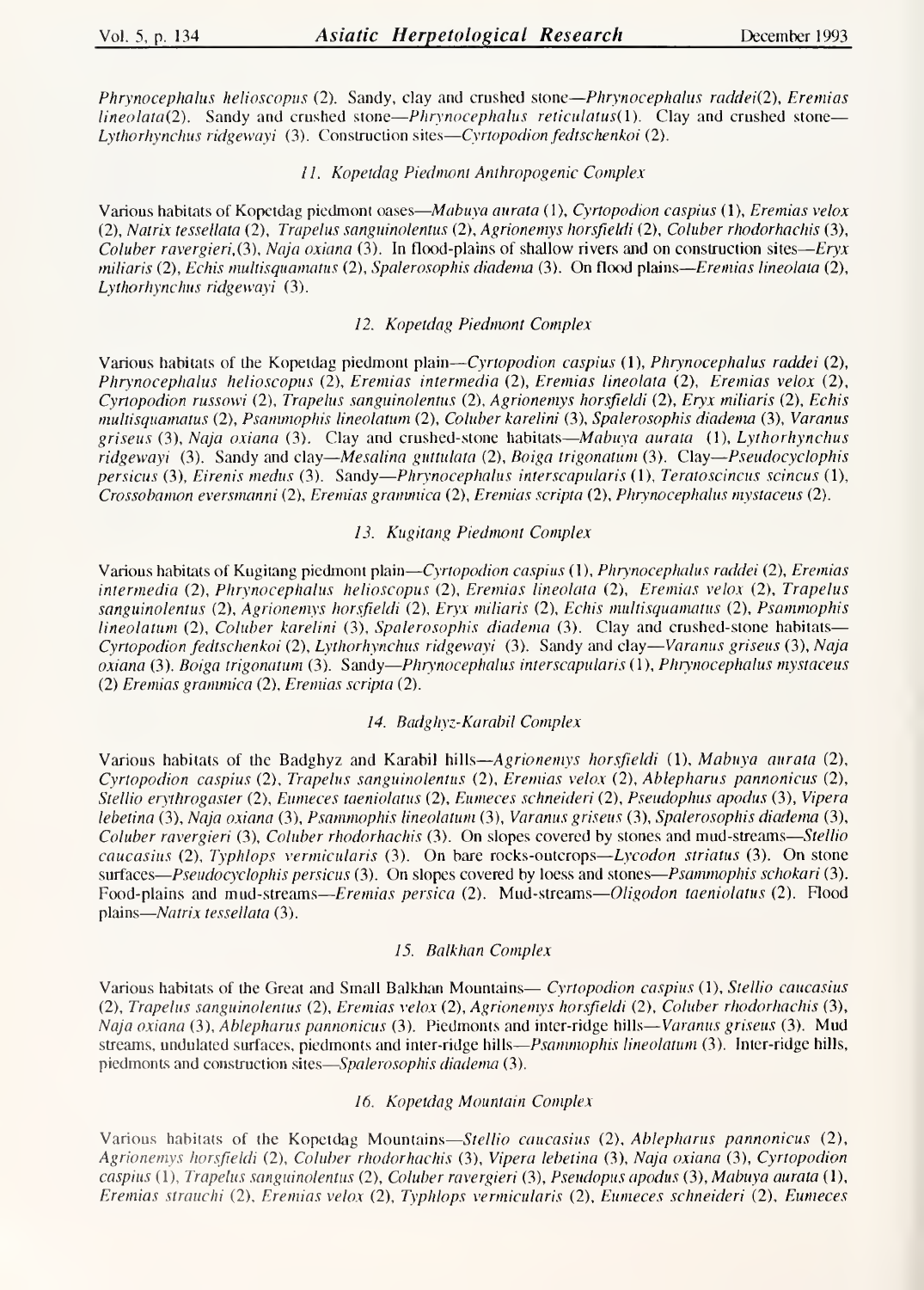| COMPLEXES OF THE MODERN REPTILE POPULATION                 |                         |                                            |                      |                       |                |                                             |                       |                                                  |                                     |                                          |                                 |  |  |
|------------------------------------------------------------|-------------------------|--------------------------------------------|----------------------|-----------------------|----------------|---------------------------------------------|-----------------------|--------------------------------------------------|-------------------------------------|------------------------------------------|---------------------------------|--|--|
| zoogeogra-<br>phical                                       |                         | ARID MEDITERRANEAN-ASIATIC SUB-AREA        |                      |                       |                |                                             |                       |                                                  |                                     |                                          |                                 |  |  |
| regions                                                    | pro-<br>vinces          | TURAN PLAIN-DESERT                         |                      |                       |                |                                             |                       |                                                  |                                     | TRANSITORY<br>IRAN-AFGHAN                |                                 |  |  |
|                                                            | dist-<br>ricts          |                                            |                      | KARAKUM               |                |                                             | KYZYLKUM              |                                                  | IRAN-AFGHAN<br>UPLAND               |                                          | CENTRAL<br>ASIA<br>MOUTAIN      |  |  |
| main groups<br>of the ter-<br>ritorial her-<br>petological | regi-<br>ons            | Ustiurt-<br>$by - \bar{c}$ as-<br>pian     |                      | Karakum               |                |                                             | Central-<br>Kyzylkum  |                                                  | North-<br>Iran-<br>Afghan<br>upland |                                          | Gissar<br>Alaj                  |  |  |
| complexes                                                  | $sec-$<br>$ti -$<br>ons | Ustjurt Kara-<br>crushed-kum<br>stone      | sand                 | Kara-<br>kum<br>takyr | Atrek<br>tugai | Amu<br>Darya<br>tugai                       | Kyzyl-<br>kum<br>sand | Kyzy1-<br>kum<br>crushed pied-<br>stone<br>takyr | Badghyz-Khora-<br>Karabil<br>mont   | san-Ko-Turke-<br>petdag<br>moun-<br>tain | Gissar<br>stan<br>pied-<br>mont |  |  |
| PLAIN DESERT                                               |                         | $\overline{\mathcal{F}}$<br>$\overline{z}$ | $\sqrt{3}$           |                       |                |                                             | $\overline{4}$        |                                                  |                                     |                                          |                                 |  |  |
| FLOOD-PLAIN VALLEY                                         |                         | $\boxed{5}$                                | $\overline{\bullet}$ | $\pi$                 | $\sqrt{7}$     | $\boxed{8}$<br>$\sqrt{2}$<br>$\frac{1}{10}$ |                       |                                                  |                                     |                                          |                                 |  |  |
| PIEDMONT SEMI-DESERT                                       |                         |                                            |                      | 72                    |                |                                             |                       | $\sqrt{3}$                                       | $\sqrt{14}$                         |                                          |                                 |  |  |
| MOUNTAIN ARID                                              |                         |                                            | 75                   |                       |                |                                             |                       |                                                  |                                     | 76                                       | $\sqrt{2}$                      |  |  |

FIG. 2. Supplement to herpetological map of Turkmenistan.

taeniolatus (2), Cyrtopodion spinicauda (3), Pseudocyclophis persicus (3). Steppe-like, stone and inter-ridge hills—Coluber caspius (3). Stone inter-ridge hills and piedmonts—Lycodon striatus (3), Psammophis schokari (3). Steppe-like inter-ridge hills and piedmonts—Eirenis medus (3). Inter-ridge hills, piedmonts, and on construction sites—Psammophis lineolatum (3), Spalerosophis diadema (3). Stone and inter-ridge hills—Oligodon taeniolatus (3), Eublepharis turcmenicus (3). Piedmonts—Varanus griseus (3). Along shallow rivers and other water bodies—Natrix tessellata (2). Juniper stands—Eryx elegans (3), Agkistrodon halys $(3)$ .

# 17. Kugitang Mountain Complex

Various habitats of the Kugitang Mountains—Cyrtopodion fedtschenkoi (1), Agrionemys horsfieldi (2), Vipera lebetina (3), Coluber ravergieri (3), Stellio lehmanni (2), Eremias velox (2), Naja oxiana (3), Ablepharus pannonicus (2), Coluber rhodorhachis (3), Eumeces schneideri (2). Inter-ridge hills, piedmonts, and on construction sites—*Trapelus sanguinolentus* (2). Piedmonts, stone habitats, and on construction sites—Cyrtopodion caspius (2). Stone habitats and juniper stands—Stellio chernovi (3). Piedmonts, stone and inter-ridge hills—Spalerosophis diadema (3). Inter-ridge hills and stone surfaces—Pseudopus apodus (3), Typhlops vermicularis (3). Stone surfaces and piedmonts—Psammophis lineolatum (3). Piedmonts— Lytorhynchus ridgewayi (3). Along shallow rivers and other water bodies—Natrix tessellata (2).

# Literature Cited

- ATAEV, CH. A. 1975. Geograficheskii obzor Turkemenistana. herpetofauni  $gor$ (Geographical overview on the Turkmenistan mountains herpetofauna). Izvestiya Akad. nauk TSSR, ser. biol. nauk, N 3, pp.75-80.
- ATAEV, CH. A. 1985. Presmykayushchiesya (Reptiles of the gor Turkmenistana. Turkmenistan mountains). Ylym Publishing

House, Ashkhabad. 343pp.

- ATAEV, CH. A, A. K. RUSTAMOV, AND S. M. SCHAMMAKOV. 1985. Presmykayushchiesya (Reptiles). Pp.208-270. In Krasnaya kniga Turkmenskoi SSR (Turkmen SSR Red Data Book). Turkmenistan Publishing House, Ashkhabad.
- ATAEV, CH. A., E. A. RUSTAMOV, AND S. M. SCHAMMAKOV. 1989. Opit